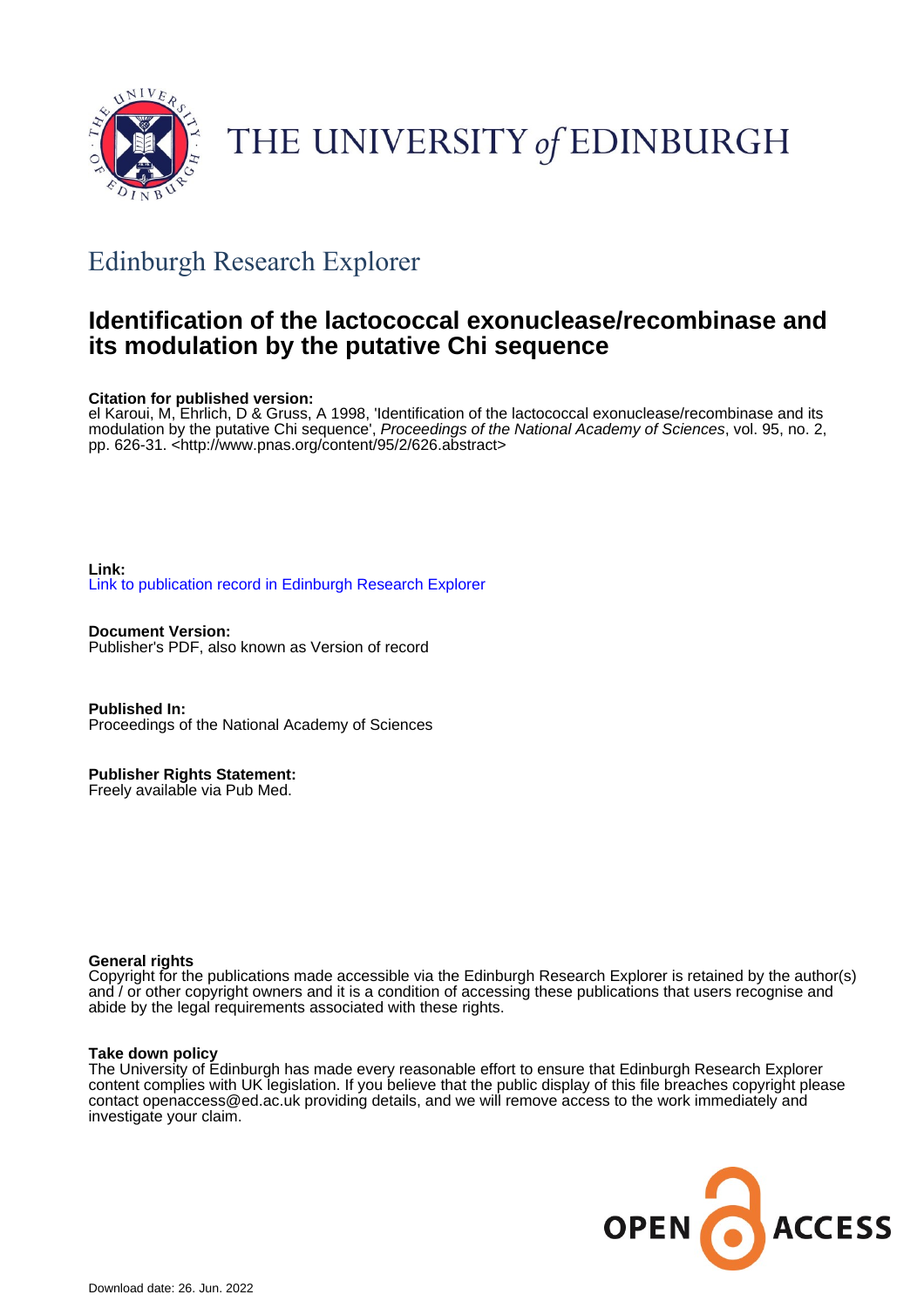### **Identification of the lactococcal exonuclease/recombinase and its modulation by the putative Chi sequence**

MERIEM EL KAROUI\*, DUSKO EHRLICH†, AND ALEXANDRA GRUSS\*‡

\*Génétique Appliquée and †Génétique Microbienne, Institut National de la Recherche Agronomique, Domaine de Vilvert, 78352 Jouy en Josas, France

*Edited by Franklin W. Stahl, University of Oregon, Eugene, OR, and approved November 10, 1997 (received for review January 30, 1997)*

**ABSTRACT Studies of RecBCD–Chi interactions in** *Escherichia coli* **have served as a model to understand recombination events in bacteria. However, the existence of similar interactions has not been demonstrated in bacteria unrelated to** *E. coli***. We developed an** *in vivo* **model to examine components of dsDNA break repair in various microorganisms. Here, we identify the major exonuclease in** *Lactococcus lactis***, a Gram-positive organism evolutionarily distant from** *E. coli***, and provide evidence for exonuclease–Chi interactions. Insertional mutants of** *L. lactis***, screened as exonuclease-deficient, affected a single locus and resulted in UV sensitivity and recombination deficiency. The cloned lactococcal genes (called** *rexAB***) restored UV resistance, recombination proficiency, and the capacity to degrade linear DNA, to an** *E. coli recBCD* **mutant. In this context, DNA degradation is specifically blocked by the putative lactococcal Chi site (5**\***-GCGCGTG-3**\***), but not by the** *E. coli* **Chi (5**\***-GCTGGTGG-3**\***) site. RexAB-mediated recombination was shown to be stimulated** '**27-fold by lactococcal Chi. Our results reveal that RexAB fulfills the biological roles of RecBCD and indicate that its activity is modulated by a short DNA sequence. We speculate** that exonuclease/recombinase enzymes whose activities are **modulated by short DNA sequences are widespread among bacteria.**

The DNA repair machinery of *Escherichia coli* includes RecBCD, a powerful, double-stranded (ds) DNA exonuclease. It degrades dsDNA ends that may be produced, for example, by breaks at the replication fork (1, 2). Exonucleolytic activity of RecBCD is modulated by the sequence 5'-GCTGGTGG-3' (3), called Chi (referred to as  $\text{Chi}_{\text{Ec}}$ ), when properly oriented on a dsDNA linear substrate. The exonuclease appears to stall at  $\text{Chi}_{\text{Ec}}$ , and the enzyme continues on the DNA as a helicase, with modified exonuclease activity (4). Single-stranded DNA is generated, and recombination is stimulated downstream (with respect to the direction of DNA degradation) of  $\text{Chi}_{\text{Ec}}$ (see ref. 5 for review).

Despite its important role in *E. coli*, the extent to which an exonuclease–Chi interaction is involved in DNA repair in other organisms is unknown. *In vitro* studies suggest that RecBCD–Chi interactions are conserved in enterobacteria closely related to *E. coli* (6). Exonuclease analogs of RecBCD have been identified by activity and/or sequence homology in less closely related organisms, including *Haemophilus influenzae*, *Bacillus subtilis*, and *Mycobacterium tuberculosis* (refs. 7-10, EMBL/GenBank/DDBJ database). The *B. subtilis* exonuclease, AddAB, which has been studied extensively (11– 13), shares little sequence similarity with RecBCD (mainly in ATP-binding motifs and helicase motifs present in RecB and AddA). However, it is functionally similar to RecBCD, because it has exonuclease and helicase activity, and is necessary for transduction and transformation (11). To date, exonuclease–Chi interactions have not been shown in these or any other organisms distant from *E. coli*.

We previously reported the sequence of the putative Chi site  $(5'-GCGCGTG-3')$ , referred to as Chi<sub>Ll</sub>, and/or its complement) of *Lactococcus lactis*, a Gram-positive organism unrelated to *E. coli* (14). The sequence assignment was based on the capacity of  $Chi_{L1}$  to modulate exonuclease activity on a linear dsDNA substrate provided by rolling circle (RC) plasmids (15). This finding strongly suggested that a RecBCD analog exists. Here, we confirm the existence of a RecBCD analog in *L. lactis* and show that it interacts specifically with the lactococcal  $Chi_{L1}$  site to attenuate exonuclease activity and stimulate recombination. Our results argue for the existence of couples like RecBCD and  $\text{Chi}_{\text{Ec}}$  in a broad spectrum of microorganisms.

#### **MATERIALS AND METHODS**

**Bacterial Strains and Plasmid Constructions.** Plasmid pRC1-*nuc* was constructed as follows: plasmid pBS::*nuc* (16), digested with *Pst*I and filled in, was fused to *Pvu*II-linearized pVS41 (17). The resulting plasmid was cut by *Sma*I-*Eco*RV and religated to eliminate the pBS (pBluescript) replicon, resulting in a pVS41 replicon fused to *nuc*. To construct plasmid pRexAB, the small *Hin*cII-*Bam*HI fragment of pBR322 was first cloned into *Hin*cII-*Bam*HI-treated pGB2 (low-copy-number plasmid; ref. 18) to generate the vector. An *Fsp*I-*Cla*I *L. lactis* chromosomal DNA fragment containing *rexB* (recovered from the cloned junction of transposon insertion 1; see Fig. 2) was inserted in the *Sma*I-*Cla*I cut vector. The resulting plasmid was cut by *Hin*cII and *Cla*I, and a *Bsr*GI (fill-in)-*Cla*I *L. lactis* chromosomal DNA fragment (recovered from the cloned junction of transposon insertion 2; Fig. 2) containing *rexA* was inserted. This construct contains the whole rexAB operon. To construct pGB2:P<sub>Ara</sub>gam, which expresses the bacteriophage  $\lambda$  *gam* gene (19) under control of an arabinose-inducible promoter, a blunted *Bam*HI-*Sal*I fragment containing *gam* was cloned into *Sma*I and *Sal*I cut vector pBAD18 (20). The expression cassette, present on a *Cla*I-*Hin*dIII fragment, was recloned in *Acc*I-*Hin*dIII sites of pGB2. Strains and plasmids used directly in experiments are presented in Tables 1 and 2, respectively.

**Media, Bacterial Transformation, and DNA Preparation.** *E. coli* strains were grown in Luria–Bertani (LB) broth; 0.01% thymidine was added for strain V186 and derivatives. *L. lactis* strains were grown at 30°C in M17 medium containing 0.5% glucose (M17-glu). Antibiotics were used as follows: 50  $\mu$ g/ml streptomycin (Str), 125  $\mu$ g/ml rifampicin (Rif), 5  $\mu$ g/ml erythromycin (Ery) for *L. lactis* and 150  $\mu$ g/ml for *E. coli*, 100  $\mu$ g/ml ampicillin (Amp), 15  $\mu$ g/ml kanamycin (Kn); 50  $\mu$ g/ml spectinomycin (Spc), 10 μg/ml chloramphenicol (Cm) for *E. coli* and 3  $\mu$ g/ml for *L. lactis*, and 10  $\mu$ g/ml tetracycline (Tet). *L*.

This paper was submitted directly (Track II) to the *Proceedings* office. Abbreviations: HMW, high-molecular-weight linear plasmid multimers; RC, rolling circle.

Data deposition: The sequence reported in this paper has been deposited in the GenBank database [accession no. U76424 (rexAB)].  $\overline{F}$ To whom reprint requests should be addressed. e-mail: gruss@ biotec.jouy.inra.fr.

<sup>© 1998</sup> by The National Academy of Sciences 0027-8424y98y95626-6\$2.00y0 PNAS is available online at http://www.pnas.org.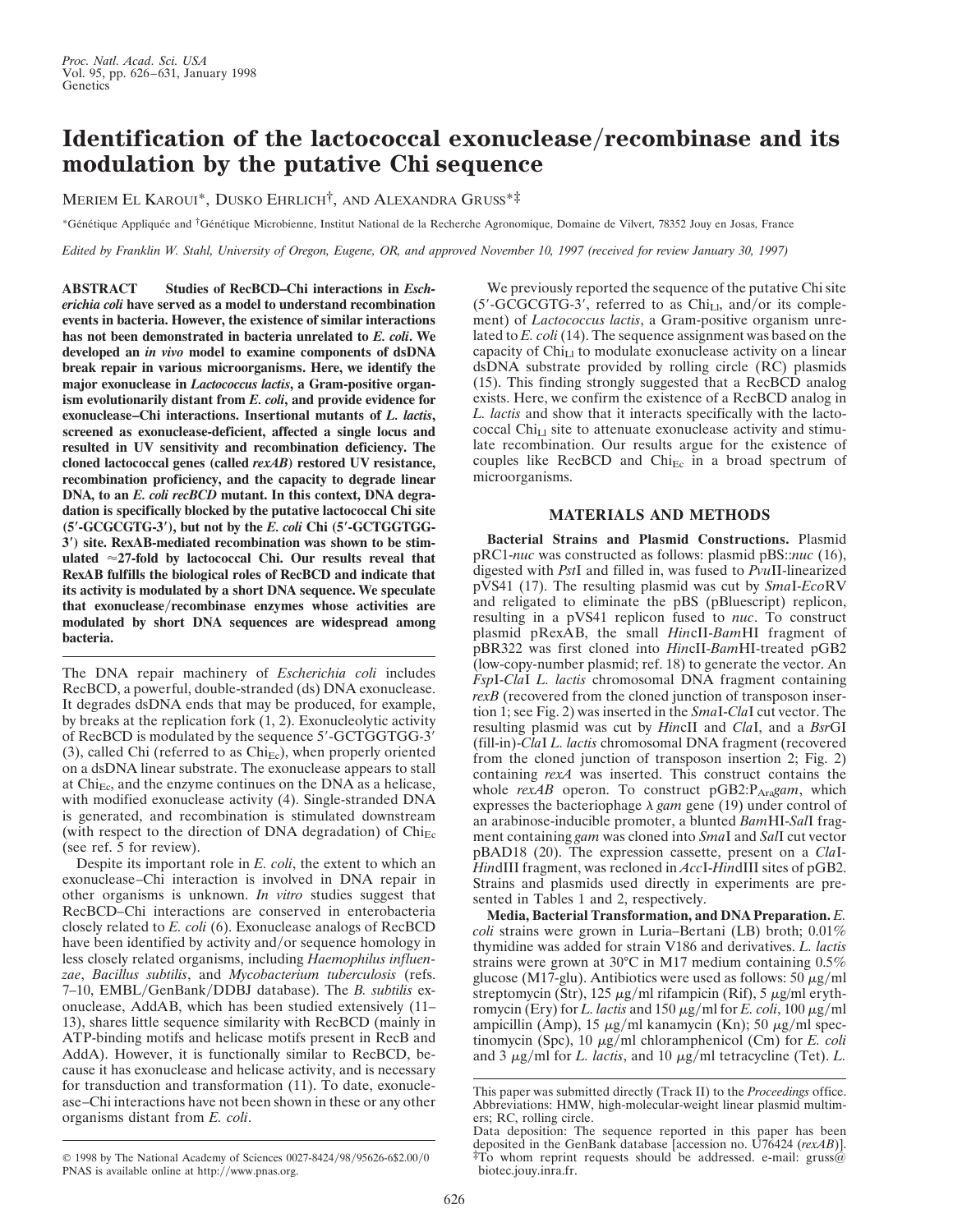Table 1. Strains used in this study

| Strain           | Description                                                                                                                  | Source          |
|------------------|------------------------------------------------------------------------------------------------------------------------------|-----------------|
| L. lactis        |                                                                                                                              |                 |
| MG1363           | Derivative of natural isolate ML3<br>cured of plasmids and<br>prophages                                                      | 21              |
| <b>VEL 1122</b>  | recA derivative of MG1363, Tet <sup>r</sup>                                                                                  | 22              |
| $CL56-5$         | Ery <sup>r</sup> marker chromosomally<br>integrated in MG1363                                                                | P. Le Bourgeois |
| REX <sub>2</sub> | Stable exonuclease-defective ISS1-<br>insertional MG1363 mutant<br>(insertion "2" in Fig. 2)                                 | This work       |
| E coli           |                                                                                                                              |                 |
| AB1157           | thr-1 leu-6 proA2 his-4 thi-1 argE3<br>lacYI galK2 ara-14 xyl-5 mtl-1<br>tsx-33 supE44 rspL31 kdgK51                         | A. J. Clark     |
| JC5519           | As AB1157 but recB21recC22                                                                                                   | A. J. Clark     |
| BW6175           | HfrPK3, PO137, argE86::Tn10                                                                                                  | 23              |
| V <sub>186</sub> | $\Delta$ (thyA-argA)232 IN(rrnD-rrnE)1                                                                                       | 24              |
| V <sub>182</sub> | As V <sub>186</sub> plus pDWS <sub>2</sub>                                                                                   | 24              |
| TG1              | F' traD36 lacI $\Delta$ (lacZ)M15<br>$proA+B^{+}/supE \Delta(hsdM-mcrB)$<br>$(r_K^-m_K^-McrB^-)$ thi<br>$\Delta (lac$ -proAB |                 |

*lactis* strains were electrotransformed as described (26). *E. coli* strains were electrotransformed (27) or transformed by the Hanahan method (28). Whole-cell DNA minilysates were prepared as described (29).

**Detection of High-Molecular-Weight Linear Plasmid Multimers (HMW).** HMW accumulation was detected on wholecell lysates after agarose gel electrophoresis (15). Plasmid DNA, labeled by chemiluminescence by using the ECL system (Amersham), was used as probe. Southern blot hybridization was performed as recommended by kit suppliers.

**DNA Sequencing.** An 11-kb fragment containing the putative lactococcal exonuclease genes was amplified from genomic DNA by long accurate PCR (30). A random library of *Alu*I partial subfragments (500–1,500-bp size range) of the 11-kb segment was inserted into *Sma*I-linearized and dephosphorylated M13mp18. Single-stranded DNA was prepared (Beckman Biomek 1000 laboratory workstation; ref. 31). DNA sequencing was performed by using the Applied Biosystems PRISM sequencing kit on the

Table 2. Plasmids used in this study\*

| Plasmids            | Description                                                                                                                          | Reference |
|---------------------|--------------------------------------------------------------------------------------------------------------------------------------|-----------|
| pGh9:ISS1           | Transposon delivery vector                                                                                                           | 25        |
| $pRC1-nuc$          | RC plasmid pVS41, containing <i>nuc</i><br>reporter gene                                                                             | This work |
| pDWS2               | pBR322 plasmid containing cloned<br><i>recBCD</i> genes of <i>E. coli</i>                                                            | 24        |
| pRC <sub>2</sub>    | pVS41 <i>PvuII</i> joined to large<br><i>EcoRV-PvuII</i> fragment of<br>pACYC184 and containing MCS<br>linker cloned into PvuII site | This work |
| pRC2-Chi-†          | Chi-linker cloned into<br>BamHI-EcoRI sites of pRC2                                                                                  | This work |
| $p$ Rex $AB$        | pGB2 joined to <i>FspI-BsrGI</i> fragment,<br>which carries the $rexAB$ genes of $L$ .<br>lactis                                     | This work |
| $p\Delta B1a$       | pBR322 with a 111-bp (Scal-Pvul)<br>deletion in the <i>bla</i> gene                                                                  | This work |
| $pGB2:Pr_{Ara}$ gam | <i>gam</i> expression controlled by<br>arabinose-inducible promoter                                                                  | This work |

\*Details on vectors and oligonucleotide sequences in *Materials and Methods*.  $\ddot{\uparrow}$ Chi- corresponds to either Chi<sub>Ll</sub><sup>m</sup>, Chi<sub>Ll</sub><sup>1</sup>, Chi<sub>Ll</sub><sup>2</sup>, Chi<sub>Ll</sub><sup>1-2</sup> or Chi<sub>Ec</sub>, as

noted in text.

Catalyst station. To complete the sequence, dye terminator method (protocol supplied by Applied Biosystems) was used. We used XBAP and XNIP programs (32) for fragment assembly and consensus sequence analyses, and BLAST algorithm (on the National Center for Biotechnology Information e-mail server) for homology searches.

**Cloning of Oligonucleotide Linkers.** Six oligonucleotide pairs were synthesized (DNA synthesizer Oligo 1000, Beckman): MCS, 5'-CTGGAATTCGTCGACGGATCC-3' and 3'-GACCTTAAGCAGCTGCCTAGG-5'; Chi<sub>Ll</sub>m, 5'-AATT-CCTGCAG**C**CGCGTGG-39 and 39-GGACGTC**G**GCGCAC-CCTAG-5'; Chi<sub>Ll</sub><sup>1</sup>, 5'-AATTCCTGCAG<u>CACGCGC</u>G-3' and 3'-GGACGTCGTGCGCGCCTAG-5'; Chi<sub>Ll</sub><sup>2</sup>, 5'-AATT-CCTGCAGGCGCGTGG-3' and 3'-GGACGTCCGCGCAC-CCTAG-5'; ChiLl<sup>1-2</sup>, 5'-AATTCACGCGCTGCAGGCGCG-TGG-3' and 3'-GTGCGCGACGTCCGCGCACCCTAG5';  $\text{Chi}_{\text{Ec}}^2$ , 5'-AATTCCTGCAGGCTGGTGGG-3' and 3'-GGA-CGTCCGACCACCCCTAG-5'. Chi sites are underlined; the base in bold creates a mutation in Chi<sub>Ll</sub>, resulting in Chi<sub>Ll</sub><sup>m</sup>.  $Chi_{\text{LI}}^2$ ,  $Chi_{\text{LI}}^m$ , and  $Chi_{\text{Ec}}^2$  are oriented for recognition by a RecBCD molecule entering through the tail of a  $\sigma$ -form RC plasmid replication intermediate formed during plus-strand replication. Chi<sub>Ll</sub><sup>1</sup> is in the opposite orientation. Chi<sub>Ll</sub><sup>1-2</sup> contains sites in both orientations. Linker sequences were verified by DNA sequencing after cloning into plasmid pRC2.

**Transposition Mutagenesis and Mutant Screening Test.** Plasmid pGh9:IS*S1* was used to perform transposition mutagenesis (25) on strain MG1363 containing the HMWreporter plasmid pRC1-*nuc*; potential exonuclease-defective mutants were screened (Fig. 1). pRC1-*nuc* encodes the staphylococcal nuclease (Nuc), a secreted enzyme (33). Because Nuc has no intracellular activity in *L. lactis* (Y. Le Loir and I. Poquet, this laboratory, unpublished results), its use does not affect intracellular DNA metabolism. Exonuclease-deficient mutants would accumulate HMW and therefore be detected as Nuc overproducers by plate tests by using an overlay containing Toluidine blue and denatured DNA (16). Accumulation of HMW in mutant candidates was verified by Southern hybridization by using pRC1-*nuc* DNA as probe.

A stable, exonuclease-defective IS*S1*-generated mutant, called REX2, was constructed by excision of the transposed vector (of transposition "2" in Fig. 2) as described  $(25)$ ; its structure was confirmed by Southern hybridization.

**T4** *gene 2* **Test for Exonuclease Activity.** Bacteriophage T4 *gene 2am mutant* (T4*g2*; provided by W. Wackernagel, Univ. of



FIG. 1. Screening system to isolate exonuclease-defective mutants of  $L$ . *lactis*. RC plasmid replication may generate a  $\sigma$ -shaped molecule with dsDNA tail (*Upper*; arrow indicates direction of replication). This tail may be degraded by exonuclease, thereby restoring a monomeric circle (*Left Lower*). Expression of the *nuc* reporter gene (present on pRC1-*nuc*) is low and results in weak halos around colonies. If the exonuclease is inactivated, the  $\sigma$  form is extended and HMW accumulates, amplifying the *nuc* gene. Amplification leads to overexpression of Nuc, which gives rise to strong halos of DNA digestion around colonies in plate tests (*Right Lower*).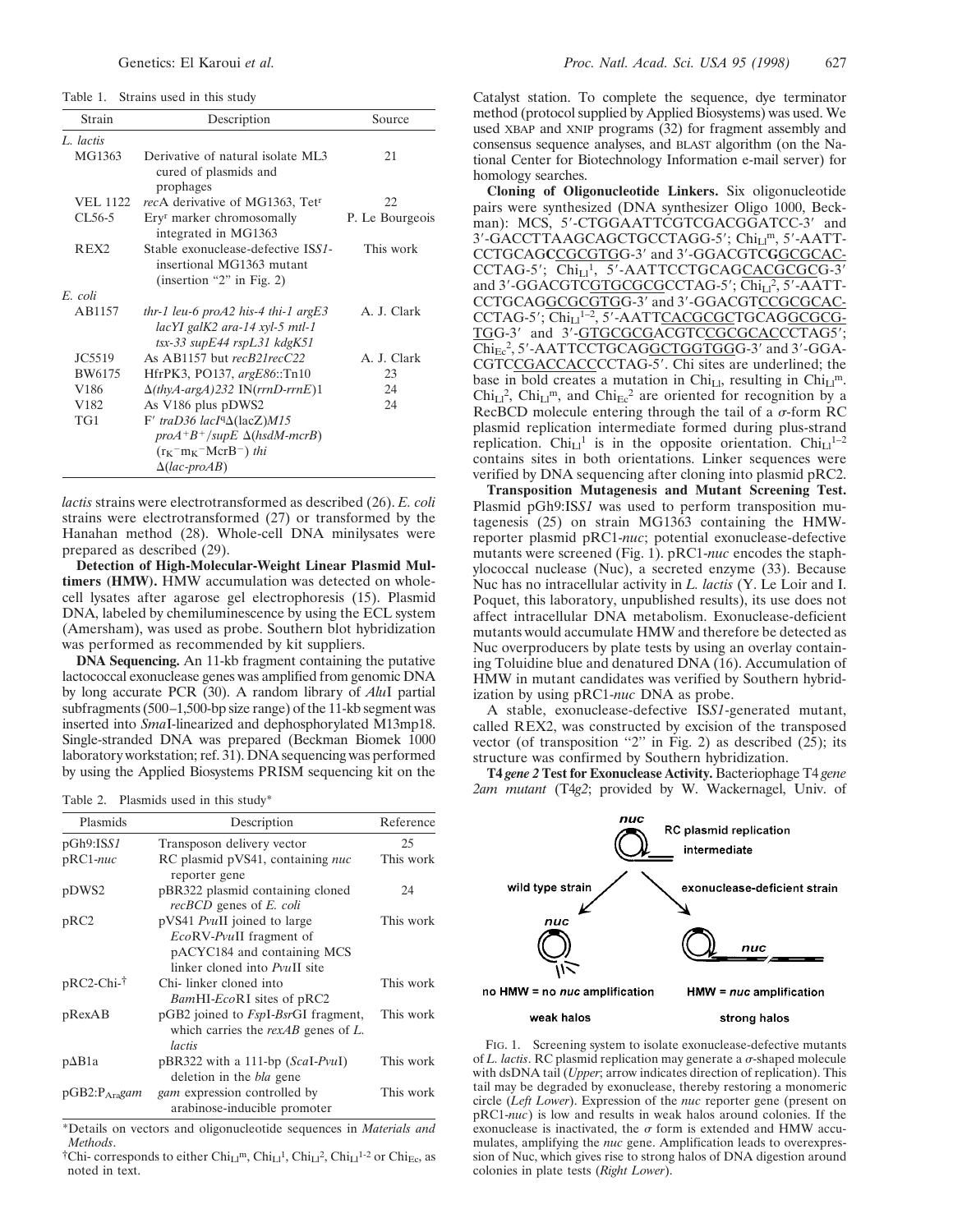Oldenburg, Germany) was used to examine exonuclease activity (34, 35). Plaque-forming units were measured in *E. coli recB21recC22* strain JC5519 containing pRexAB, JC5519, or wild-type AB1157, as described (15) except that cultures and plates were incubated at 30°C. This temperature was used because RexAB exonuclease activity appears to be thermosensitive (note that optimal growth temperature of *L. lactis* is 30°C).

**Conjugation Tests in** *L. lactis* **and** *E. coli***.** Strr -Rifr derivatives of REX2 and of VEL1122 were isolated by first plating cells on Rif. Rif<sup>r</sup> clones were then plated on Str to select double Str<sup>r</sup>-Rif<sup>r</sup> mutants. Str<sup>r</sup>-Rif<sup>r</sup> strains were used as recipients in surface mating experiments (36, 53). Strain CL56–5 was the Hfr donor and IL1776 was the plasmid donor. CL56–5, a derivative of MG1363, contains a chromosomally integrated Eryr marker near the initiation site of chromosomal transfer (P. Le Bourgeois, Univ. Paul Sabatier, France). IL1776, an IL1403 derivative, contains plasmid pIL205, which confers Cm resistance; pIL205 is conjugative in the absence of homologous recombination (37). Mid-log phase donor and recipient cells were mixed at a ratio of 1:2, then 0.1 ml was spread on an M17-glu agar plate. After overnight incubation, cells were resuspended and dilutions were plated on M17-glu medium containing Ery, Cm, Ery-Str-Rif, or Cm-Str-Rif, as appropriate, or nonselective medium, for donor, recipient, and transconjugant cells. Control plates containing donor or recipient cells only were also plated. Conjugation frequency was determined as the number of transconjugants divided by the total number of recipients.

*E. coli* matings (38) were performed by using Hfr strain BW6175 as donor. Because the *L. lactis* exonuclease is thermosensitive, recipient strains were grown at 30°C. Matings were performed at 35°C for 30 min (pili are poorly formed at 30°C) and plated at either 35 or 30°C (conjugation efficiencies were similar at both temperatures).

**Ultraviolet Light-Sensitivity Tests in** *L. lactis* **and in** *E. coli***.** Tests (22) were performed on cells maintained at 30°C, except that irradiation was carried out with a Stratalinker 2400 UV source (Stratagene).

Chi<sub>Ll</sub>-Stimulated Recombination Tests. The strategy described by Dabert and Smith (39) to examine  $\text{Chi}_{\text{Ec}}$ -stimulated homologous recombination by gene conversion was modified to examine the effect of  $Chi_{Ll}$ . We constructed a deletion derivative of the b-lactamase gene (*bla*) of pBR322 so that a double crossover event would convert cells to Ampr . For this purpose, the *Sca*I-*Pvu*I internal fragment of plasmid pBR322 (positions 3735 through 3846 of the pBR322 sequence) was deleted to give rise to p $\Delta$ Bla. Primers were designed to PCR-amplify a *bla* gene fragment (positions 3374 through 4214 on the pBR322 sequence) covering the DNA deleted from  $p\Delta B$ la, plus  $\approx$ 360 bp additional *bla* gene DNA (see Fig. 4); primer tails immediately flanking *bla* gene DNA contained double  $\text{Chi}_{\text{L1}}$  or  $\text{Chi}_{\text{Ec}}$  sites. Primer couples generating double  $Chi_{L1}$  sites were:  $5'$ -CAAATAGGTCTTAT-

TGAAAATGATGGAGTA**CACGCGC**T**CACGCGC**AA*TGT-*AGATAACTACGATACGGGAGGGC-3' and 5'-CATTCAGC-ACAATGGTTGAATAATTACAAA**CACGCGC**T**CACGCG-**CTATCCGCTCATGAGACAATAACCCTG-3'. Primer couples generating double  $\text{Chi}_{\text{Ec}}$  sites were: 5'-CAAATAGGTCTTAT-TGAAAATGATGGAGTA**CCACCAGC**T**CCACCAGC**A*TGT-AGATAACTACGATACGGGAGGGC-3'* and 5'-CATTCAGC-ACAATGGTTGAATAATTACAAA**CCACCAGC**T**CCACC-**AGCTATCCGCTCATGAGACAATAACCCTG-3'. Chi site complements are in bold, and *bla* sequences are in italics. The resulting PCR fragments were cloned into the *Sma*I polylinker site of a pBS derivative deleted for the entire *bla* gene and replaced by a Knr marker (provided by P. Renault, Institut National de la Recherche Agronomique, France). The final linear fragment containing DNA internal to the *bla* gene flanked by Chi sites and surrounded by heterologous DNA was excised on a *Pvu*II fragment, and its structure was confirmed by sequencing. Linear DNA samples were quantitated on agarose gels by using known quantities of marker DNA.

To determine the efficiency of gene conversion, electrocompetent cells were prepared. Known amounts of pA-CYC184 DNA were used to test competence. For electrotransformation of linear fragments,  $\approx 200$  ng DNA was used. Incubation after electrotransformation was performed at 35°C for 90 min. Colonies were counted after 48 hr at 35°C. Numbers of Amp<sup>r</sup> transformants obtained with Chi<sub>Ll</sub>- or  $\text{Chi}_{\text{Ec}}$ -containing linear DNAs were compared for each strain. *E. coli* strain JC5519 *recB21C22* containing pRexAB and  $p\Delta B$ la was used to test whether Chi<sub>Ll</sub> stimulates RexABmediated homologous recombination. Electrocompetent  $recB2IC22$  containing  $p\Delta B$ la was used as negative recipient control, and TG1 containing pGB2:P<sub>Ara</sub>gam and p $\Delta$ Bla was used as positive control. Electrocompetent cells of this strain were prepared in LB containing 0.02% L-arabinose.

#### **RESULTS**

**Isolation of Exonuclease-Defective Mutants of** *L. lactis.* A screening test was devised to isolate exonuclease-minus insertional mutants of *L. lactis* strain MG1363. RC plasmid DNA replication generates a linear dsDNA substrate that can be attacked by exonucleases (Fig. 1) (14, 15). If exonuclease activity is absent, a  $\sigma$ -form replication intermediate accumulates, giving rise to HMW. DNA amplification by HMW accumulation can be scored if a reporter gene is on the plasmid. An *L. lactis* MG1363 strain was constructed containing plasmid pRC1-*nuc*, which has a marker gene whose activity is detected by a plate overlay (*Materials and Methods*). pRC1 *nuc*, which lacks both  $\text{Chi}_{\text{Ec}}$  and  $\text{Chi}_{\text{Ll}}$ , is present only in monomeric form, and gives rise to weak halos. If HMW is generated through exonuclease inactivation, strong halos are



FIG. 2. Organization of the exonuclease genes. *rexA* and *rexB* are organized in tandem, and their ORFs overlap by 5 bp. Putative promoters, terminators, and transposon insertion sites are shown. Bold arrows indicate ORFs. Sequence of the *rexB* upstream region is shown. Underlined nucleotides, putative extended -10 promoter; boxed letters, putative Shine–Dalgarno sequence; arrows above nucleotides indicate a potential hairpin; start codon is circled. Restriction sites used in cloning are shown.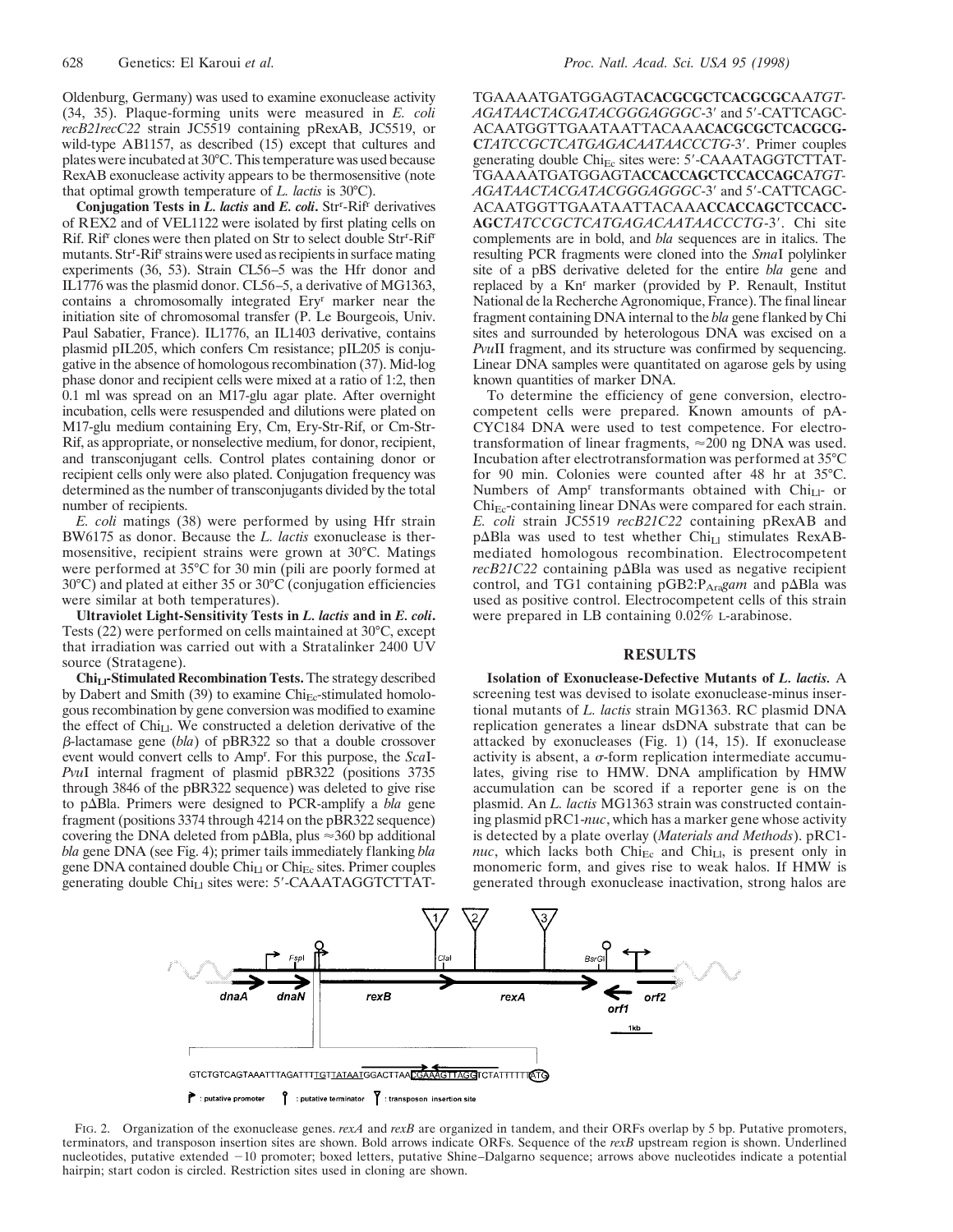produced because of marker gene amplification (Fig. 1). Insertion sequence delivery plasmid pGh9:IS*S1* (25) was established in the strain to perform insertional mutagenesis.

From approximately 20,000 mutants screened for marker gene activity,  $\approx 30$  colonies produced large halos. Hybridization tests confirmed that three mutants accumulated HMW. Because our previous studies in *E. coli* indicated that HMW accumulates if the host strain is exonuclease-defective (15), we considered it likely that the three mutants interrupted a *L. lactis* gene encoding a major exonuclease.

**Sequence Determination of Putative Exonuclease Genes.** DNA regions flanking the transposon insertion sites of the three mutants were recovered by cloning. Hybridization experiments revealed that the insertion sites were closely spaced (within  $\approx$  3 kb; Fig. 2), indicating that all three may be localized within a single genetic locus. Sequencing of the junctions distal to the transposon insertion sites delimited an 11-kb fragment that presumably encompasses the exonuclease gene(s). Longrange PCR was performed on genomic DNA extracted from the parental MG1363 strain to generated this 11-kb segment that was sequenced. Two ORFs of 1,100 and 1,174 aa were identified and found to share 23 and 34% overall identity with AddB and AddA of *B. subtilis*, respectively. AddAB is known to have several functions equivalent to those of RecBCD, including exonuclease, helicase, and recombinase activities (11, 12). These sequence similarities provided further evidence that the three mutants identified by the RC plasmid assay inactivate the major exonuclease of *L. lactis*. We tentatively assigned the name RexA and RexB (for **R**ecombination **ex**onuclease) to the identified ORFs encoded by *rexA* and *rexB*, respectively. The identification of a single genetic locus by our screening procedure confirms the use of RC plasmids as a biological probe of RecBCD-like exonuclease activity.

**Sequence Analyses of the** *rexAB* **Operon.** The operon is localized near the *dnaA* homolog of *L. lactis* (Fig. 2) and is immediately adjacent to *dnaN* (encoding a DNA polymerase III subunit), thus placing *rexAB* close to the replication origin (ref. 40; A. Wind, Chr. Hansen, Denmark, personal communication). In other genomes, this position is occupied by *recF* (40). Like *addAB* of *B. subtilis*, *rexAB* genes are organized in tandem, with translational overlap, and are likely to be cotranscribed. The putative transcriptional initiation site of *rexAB* is characterized by an extended  $-10$  promoter (41). In addition, a putative rho-independent transcriptional terminator of the upstream *dnaN* gene exists just downstream of the  $-10$  promoter and overlaps the *rexAB* ribosome binding site (Fig. 2). This organization suggests that transcription of the exonuclease genes is affected by *dnaN* expression.

**Biological Activities of an Exonuclease-Deficient** *L. lactis* **Strain.** REX2, a stable derivative of one of the insertional exonuclease mutants, showed UV light sensitivity intermediate between that of the parental MG1363 strain and the UV-sensitive *recA* mutant of MG1363 (ref. 22; Table 3). *E. coli recBC* (42) and *B. subtilis addAB* (12) mutants have similar phenotypes. Recombination capacity of REX2 was examined (Table 3) by using a lactococcal Hfr conjugation test. A Str<sup>r</sup>-Rif<sup>r</sup> derivative of REX2 was isolated and used as recipient. Compared with the parental strain recipient, conjugational transfer of a chromosomal marker was reduced  $\approx$ 300-fold in REX2. Two other independently obtained Str<sup>r</sup>-Rif<sup>r</sup> REX2 derivatives gave comparable conjugation frequencies. As expected, transfer requires a *recA*-proficient recipient. Frequencies of plasmid conjugation, which does not require homologous recombination, were about the same in all recipients. These results indicate that the major exonuclease has a role in *L. lactis* repair and recombination that is equivalent to that reported in *E. coli* and *B. subtilis*.

**Complementation of** *E. coli recBCD***-Deficient Strains by the Cloned** *L. lactis* **Exonuclease Genes.** Plasmid pRexAB, carrying the two putative exonuclease subunit genes, was established in *E. coli* V186  $\triangle$ *recBCD* or JC5519 *recB21recC22* 

| Relative survival and frequencies |
|-----------------------------------|
|                                   |

| L. lactis strain | UV<br>irradiation* | Conjugational<br>recombination <sup>†</sup> | Plasmid<br>conjugation# |
|------------------|--------------------|---------------------------------------------|-------------------------|
| Wt (MG1363)      |                    |                                             |                         |
| $rexB$ (REX2)    | 0.27               | 0.0034                                      | 0.97                    |
| recA (VEL1122)   | 0.02               | 0.00047                                     | 1.06                    |

For each study, results are means of at least three experiments, and standard deviation  $<$  50% of mean values.

\*Cells were irradiated at 20 J/m<sup>2</sup>. Survival of wt strain was 0.11.

<sup>†</sup>Recombination frequency of wt strain was  $1.25 \times 10^{-4}$  per viable

recipient.  $\frac{1}{4}$ Plasmid pIL205 conjugational transfer in wt strain was  $1.0 \times 10^{-3}$ .

strains. Bacteriophage T4*g2* DNA is sensitive to exonuclease degradation (34), and its plaque-forming ability provides a simple test to evaluate host exonuclease activity (35). A wild-type (wt) *E. coli* strain expressing RecBCD is resistant to T4*g2* phage infection, whereas the *recB21recC22* strain is sensitive (Table 4). When *rexAB* genes are present in the *recB21recC22* strain, T4*g2* multiplication is inhibited, thus showing that the lactococcal exonuclease is active in *E. coli*.

UV sensitivity of the RecBCD-deficient strain was partially alleviated by the lactococcal exonuclease (Table 4), showing that the DNA repair defect can be complemented. Hfr crosses were performed to examine conjugational recombination efficiency in the presence of *rexAB* (Table 4). In the presence of pRexAB, recombination frequencies were within 2.5-fold of those measured in the wt recipient, and 100-fold higher than those in the *recBCD*-defective host (43). These results show that *rexAB* provides the functions necessary for efficient repair and recombination in *E. coli*.

**Introduction of** *L. lactis* **Exonuclease Genes into a ΔrecBCD** *E. coli* **Strain Directs Chi Specificity to the Putative Lactococcal Chi<sub>Ll</sub> Site.** The accumulation of HMW is an accurate reflection of the presence of Chi on an RC plasmid (15). Plasmid pRC2 containing either  $Chi_{L1}$  or  $Chi_{Ec}$  was established in an *E. coli* strain containing *rexAB* genes. pRC2 accumulated HMW when it contained  $Chi_{L1}$  in either orientation but not when it contained  $\text{Chi}_{\text{Ec}}$  (Fig. 3). At present, we cannot explain the effect of  $Chi_{L1}$  in both orientations (which was also observed in *L. lactis*; ref. 14). When the same plasmids were established in the wild-type *E. coli* strain, only plasmids containing  $\text{Chi}_{\text{Ec}}$  accumulated HMW (Fig. 3). These results show that RexAB exonuclease activity is modulated specifically by the putative  $Chi_{L1}$  site. They also show that modulation of RexAB does not require other host-specific factors. These results lead us to propose that regulation of a major exonuclease by interaction with a specific DNA sequence is a feature conserved among diverse microorganisms.

Table 4. pRexAB complements a *recBCD* defect in *E. coli*

|              | Relative values for |                               |                          |
|--------------|---------------------|-------------------------------|--------------------------|
| E. coli      |                     |                               | Frequency of             |
| strain       |                     | Survival after                | conjugational            |
| [plasmid]    | pfu of $T4g2*$      | $UV$ irradiation <sup>†</sup> | recombination $\ddagger$ |
| Wt           | 0.0005              |                               |                          |
| recBCD       | 0.0002              | 0.2                           | 0.4                      |
| [ $pRexAB$ ] |                     |                               |                          |
| recBCD       |                     | 0.0073                        | 0.0038                   |

For each study, results are means of at least three experiments, and standard deviation  $<$  50% of mean values.

<sup>†</sup>Cells were irradiated at 25 J/m<sup>2</sup>. Survival of wt strain (V182) was 2.4  $\times$  10<sup>-1</sup>. *recBCD* strain is V186.

<sup>‡</sup>Recombination frequency of wt strain (AB1157) was  $1.6 \times 10^{-3}$  per viable recipient. *recBCD* strain is JC5519.

Values given are relative to a plaque titer of  $10^{10}$  pfu/ml on JC5519 (*recBCD*). Wt strain is AB1157.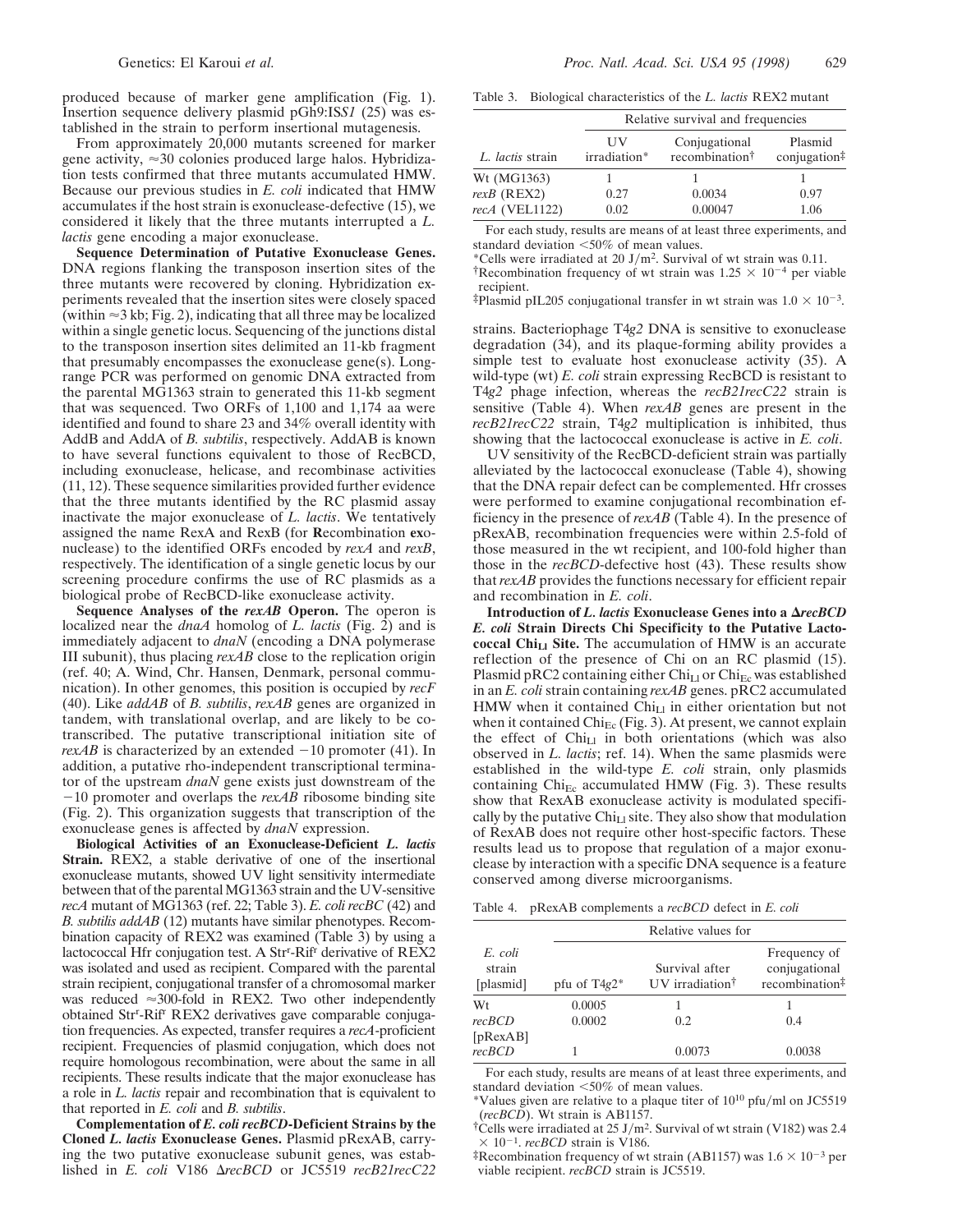

FIG. 3. Chi<sub>Ll</sub> is specifically recognized by RexAB. *E. coli* strains containing plasmid pRC2 with  $Chi_{L1}$  or  $Chi_{Ec}$  were grown to midlogarithmic phase, and whole-cell lysates were prepared. HMW was detected by Southern hybridization by using pRC2 as probe. Plasmids are: pRC2-Chi<sub>Ll</sub>m (containing mutated Chi<sub>Ll</sub>,  $\chi_{\text{LI}}$ <sup>m</sup> lanes), pRC2- $Chi_{\text{L1}}^{1-2}$  (containing head-to-head copies of  $Chi_{\text{L1}} \chi_{\text{L1}}^{1-2}$  lanes), pRC2-Chi<sub>Ll</sub><sup>1</sup> (containing Chi<sub>Ll</sub> in orientation 1,  $\chi_{\text{Ll}}$ <sup>1</sup> lanes), pRC2-Chi<sub>Ll</sub><sup>2</sup> (containing Chi<sub>Ll</sub> in orientation 2,  $\chi_{\text{L}1}^2$  lanes), pRC2-Chi<sub>Ec</sub><sup>2</sup> (containing Chi<sub>Ec</sub> in orientation 2,  $\chi$ <sub>Ec</sub> lanes). Smear and bands below HMW in V186[pRexAB] strain appear to be secondary products of HMW accumulation.

**RexAB-Mediated Recombination Is Stimulated by ChiLl in** *E. coli.* It was reported in *E. coli* that gene replacement with linear DNA fragments is stimulated by correctly oriented  $\text{Chi}_{\text{Ec}}$ sites in the DNA-flanking regions of homologies (39). To determine whether  $Chi_{L1}$  stimulates RexAB-mediated recombination in an *E. coli recB21recC22* strain, we modeled experiments on the published strategy. The target for gene replace-



FIG. 4. Strategy to test Chi<sub>L1</sub> effect on RexAB-mediated recombination. Linear transforming DNA contains an internal fragment of *bla* (*bla*int, solid rectangle) and has an additional 360 bp flanking homology with *bla* (grey rectangle). Double Chi sites on the linear fragments, (either Chi<sub>L1</sub> or Chi<sub>Ec</sub>) oriented for recognition to enhance recombination, are represented by  $\chi\chi$ . Wavy lines represent heterologous dsDNA tails. Plasmid p $\Delta$ Bla bears an internal deletion of *bla*  $(\Delta bla)$ , the target for gene conversion. Hatched rectangles represent ends of the *bla* gene not present on linear DNA. Double crossover homologous recombination would be required to convert cells to Ampr  $(bla^+)$ .

Table 5.  $Chi_{L1}$  stimulates RexAB-mediated recombination

|                                               | Transformation<br>efficiency | No. Amp <sup>r</sup><br>transformants*<br>(No. tfo) |     |                                                                                                                                       |
|-----------------------------------------------|------------------------------|-----------------------------------------------------|-----|---------------------------------------------------------------------------------------------------------------------------------------|
| E. coli strain<br>(plasmids)                  | pACYC184<br>$(1 \mu g)$      |                                                     |     | $Chi_{11}$<br>$Chi_{Li}$ <sup><math>\ddagger</math></sup> Chi <sub>Ec</sub> <sup><math>\ddagger</math></sup> stimulation <sup>†</sup> |
| recB21C22                                     | 3 $\times 10^9$              | 650                                                 | 22  | 271                                                                                                                                   |
| $(p\Delta B1a, pRexAB)$                       |                              | (7)                                                 | (7) |                                                                                                                                       |
| recB21C22                                     | $\times 10^9$<br>8           | 8                                                   | 7   |                                                                                                                                       |
| $(p\Delta B1a)$                               |                              | (2)                                                 | (2) |                                                                                                                                       |
| Wt                                            | $1.5 \times 10^{10}$         | 615                                                 | 567 | 1†                                                                                                                                    |
| (pGB2:Pa <sub>ra</sub> gam,<br>$p\Delta B1a)$ |                              | (4)                                                 | (4) |                                                                                                                                       |

\*Values represent total number of transformants from multiple experiments (number in parentheses).

<sup>†</sup>Chi<sub>Ll</sub> stimulation is the ratio of Amp<sup>r</sup> transformants obtained with linear DNA fragments containing  $\overline{\text{Chi}}_{L1}$  compared with  $\overline{\text{Chi}}_{Ec}$ . The presented ratio was corrected by taking into account transformation efficiencies in the strain depleted for Chi activity (TG1 containing pGB2:P<sub>Ara</sub>gam and p $\Delta$ B1a).

 ${}^{\ddagger}$ Chi<sub>Ll</sub> and Chi<sub>Ec</sub> correspond to double Chi sites present at ends of linear fragments used for gene conversion.

ment was on p $\Delta$ Bla. Restoration of *bla* on p $\Delta$ Bla by gene conversion with a linear molecule requires a double crossover event (Fig. 4). Constructions were made to produce linear fragments containing the internal region missing from  $p\Delta B$ la plus '360 bp of adjacent *bla* DNA. This DNA was flanked by sequences containing either double  $Chi_{L1}$  or  $Chi_{Ec}$  sites on either side and heterologous DNA at the extremities (Fig. 4 and *Materials and Methods*). To first ensure that Chi<sub>Ll</sub>- and  $Chi<sub>Ec</sub>$ -containing fragments were potentially active for gene conversion, we used as recipient TG1 containing pGB2: P<sub>Ara</sub>gam and pΔBla; in this strain, expression of  $\lambda$  *gam* inhibits Chi recognition but allows Hfr recombination to occur (19). The two fragments transformed this strain with about equal efficiencies (Table 5). Similar results were obtained in a *recBCsbcB* recipient, which is recombination-competent but Chi activity-defective; however, electrocompetence of the strain was poor (data not shown). In contrast, nearly no transformants were obtained in the *recB21recC22* recipient. We then tested for recombination in the presence of RexAB. *E. coli recB21recC22* cells containing  $p$ RexAB and  $p$  $\Delta$ Bla were transformed with equivalent amounts of linear DNA containing either the Chi<sub>Ll</sub> or Chi<sub>Ec</sub> sites (Table 5). In this context, DNA fragments containing Chi<sub>Ll</sub> gave  $\approx$ 27-fold more transformants than those containing  $\text{Chi}_{\text{Ec}}$ . These results demonstrate that  $Chi_{L1}$  is a crossover instigator that requires  $R$ exAB [hot-spot activity in the vicinity of Chi (44), remains to be shown]. We hypothesize that a strategy of DNA degradation and repair by an exonuclease and a short sequence that modulates its activity is widespread among bacteria.

#### **DISCUSSION**

**Conservation of Exonuclease–Chi Interactions in Bacteria.** Demonstration in *E. coli* of exonuclease–Chi activities have led to the assumption that a strategy for recombination and DNA repair involving modulation of exonucleolytic activity by specific DNA sequences is ubiquitous among bacteria and possibly in higher organisms (45, 46). Our demonstration of exonuclease–Chi interactions in *L. lactis*, a Gram-positive organism distant from *E. coli*, provides support for these assumptions for bacteria, despite little conservation of enzyme sequences. Furthermore, demonstration of RexAB-Chi<sub>Ll</sub>-mediated DNA protection and recombination in a heterologous host suggests that these processes do not require other host-specific factors.

The biological test based on RC plasmids we developed to analyze the exonuclease and Chi in *L. lactis* appears to be